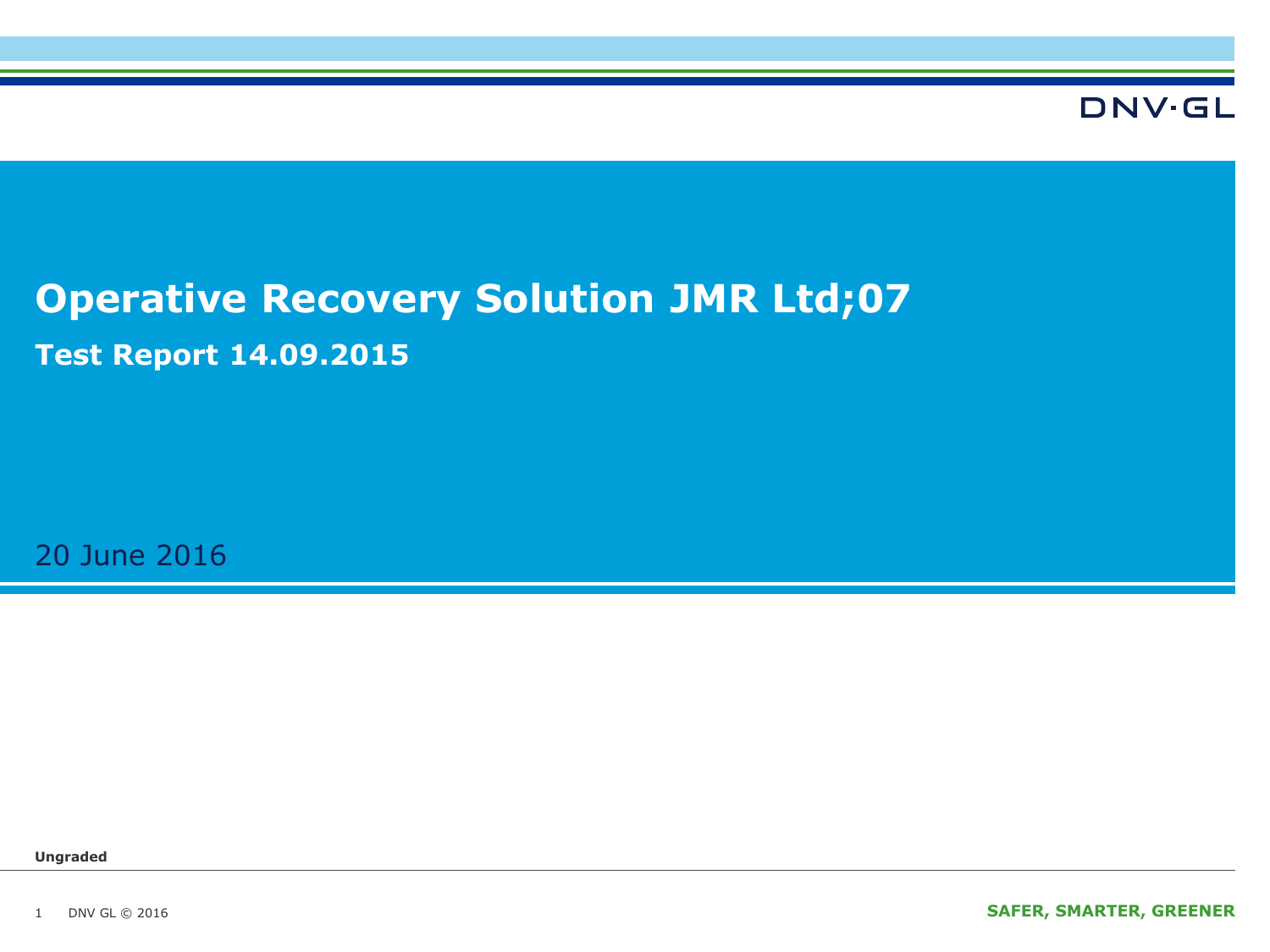### Test Program

Test description

Product is absorbance not a binder.

The efficiency of absorbance is based on high capillary attraction and cavity size (porosity).

After the base material has been saturated there is no visible leakage or dissolution to absorbed solution. One (1) litre absorbent may absorb about 0.9 litre oil.

The purpose of test was to evaluate the functionality of absorbent cushion in oil trap well of gasoline station.

- 1. The weigh of absorbent cushion was accurately weighed before and after of absorption
- 2. Test was performed once by leaving absorbent cushion into oil trap well for a 7 days
- 3. Test was carried out 7.9.2015 and 14.9.2015

### Implementation of Test

Test was carried out according to the test program.

The absorbent cushion was weighed before it was set inti oil trap well.

Volume of the absorbent grain was 3.5 l and absorption capacity was 3.15 l (informed nominal capacity 3 l).

- 1. Weighing was completed beforehand on the test field.
- 2. Test was performed once in Gasoline Station in Kaarina, Turku, Finland.
- 3. After the weighing the cushion was lowered into oil trap well and fixed into a metallic link inside the well.
- 4. Based on visual observation there were some centimetres oily water in the bottom of the well.
- 5. The lid was closed after setting the cushion into well
- 6. After 7 days the cushion was lifted up from well and water was drained out of cushion. There were no visual observation about drainage of oil or oily water.
- 7. Cushion was weighed
- 8. The oil trap well was dry when cushion was removed due there were no rain during in near past

Photographs in following pages demonstrates the implementation of test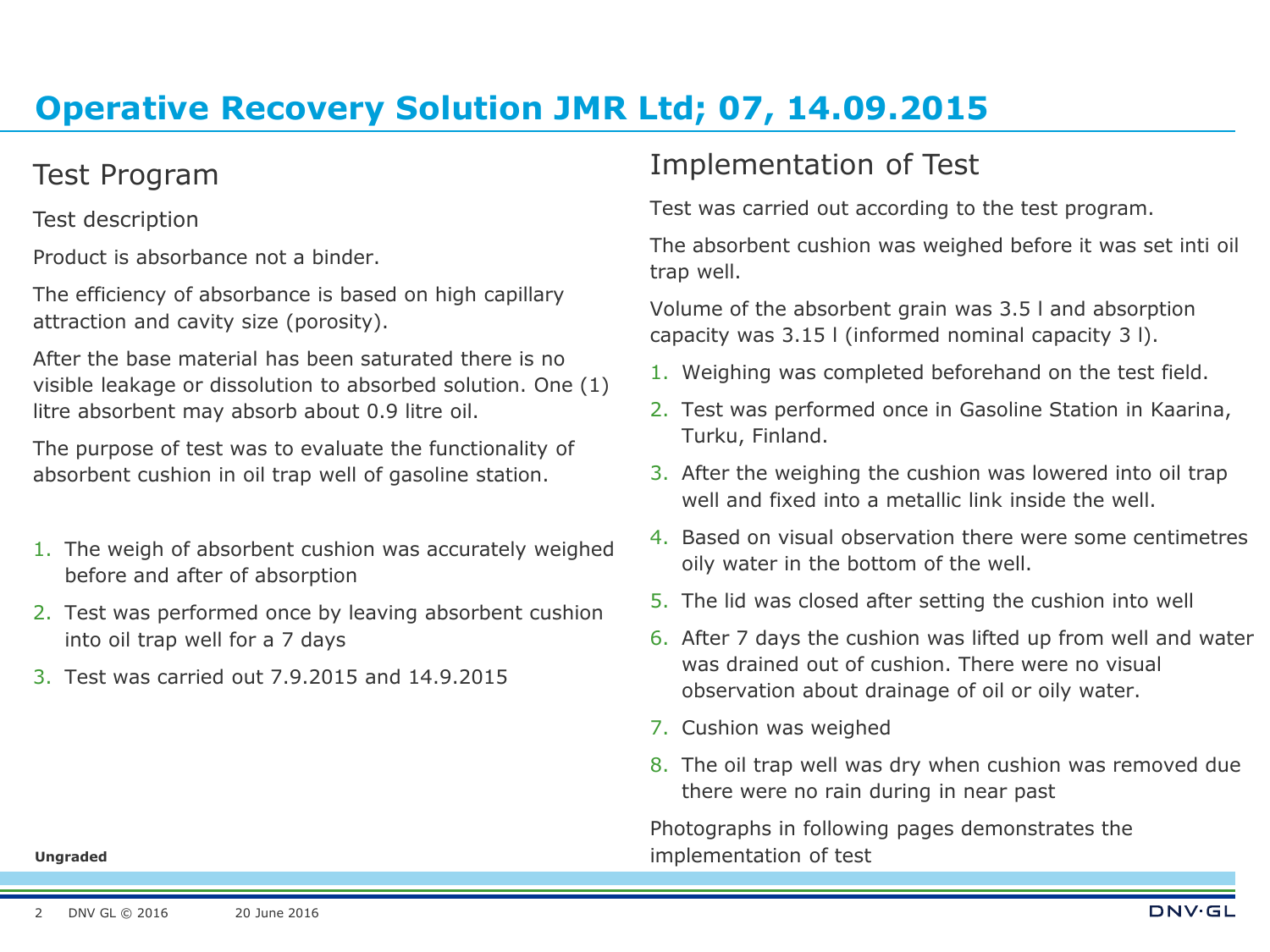Starting point 7.9.2015; Temperature 14 °C, low wind, dry weather

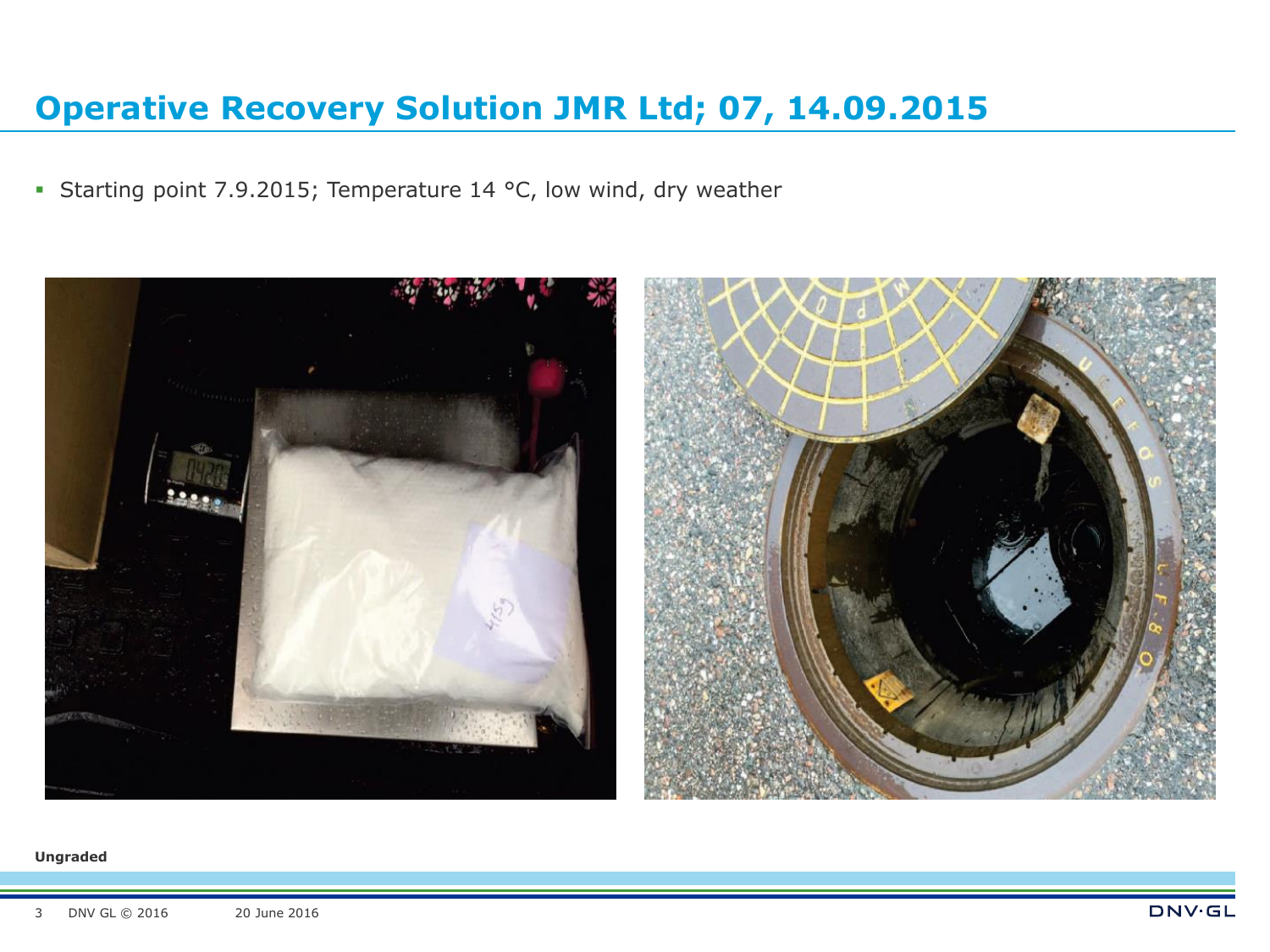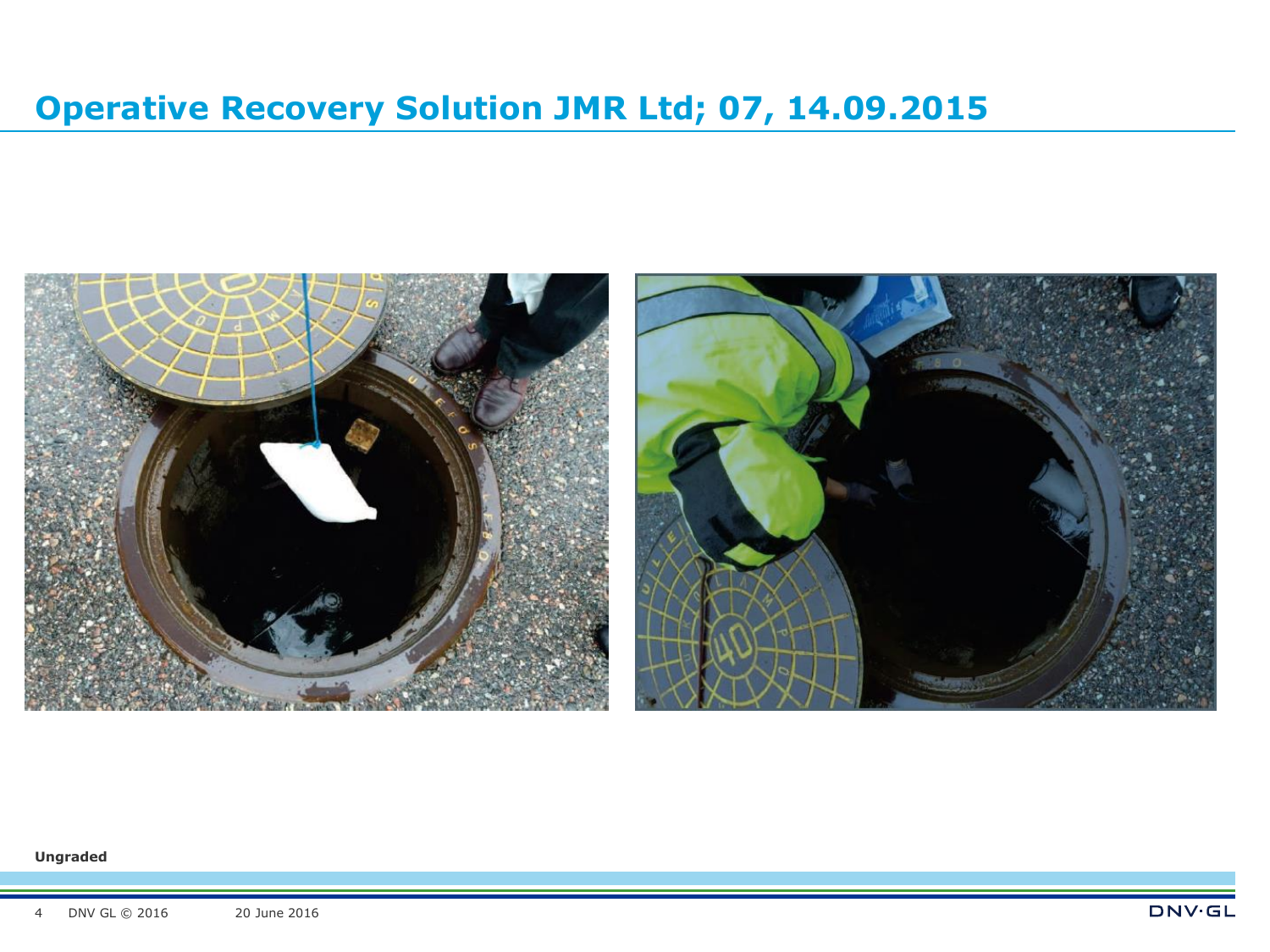• End of the test 14.9.2015; Temperature 16 °C, low wind, dry weather

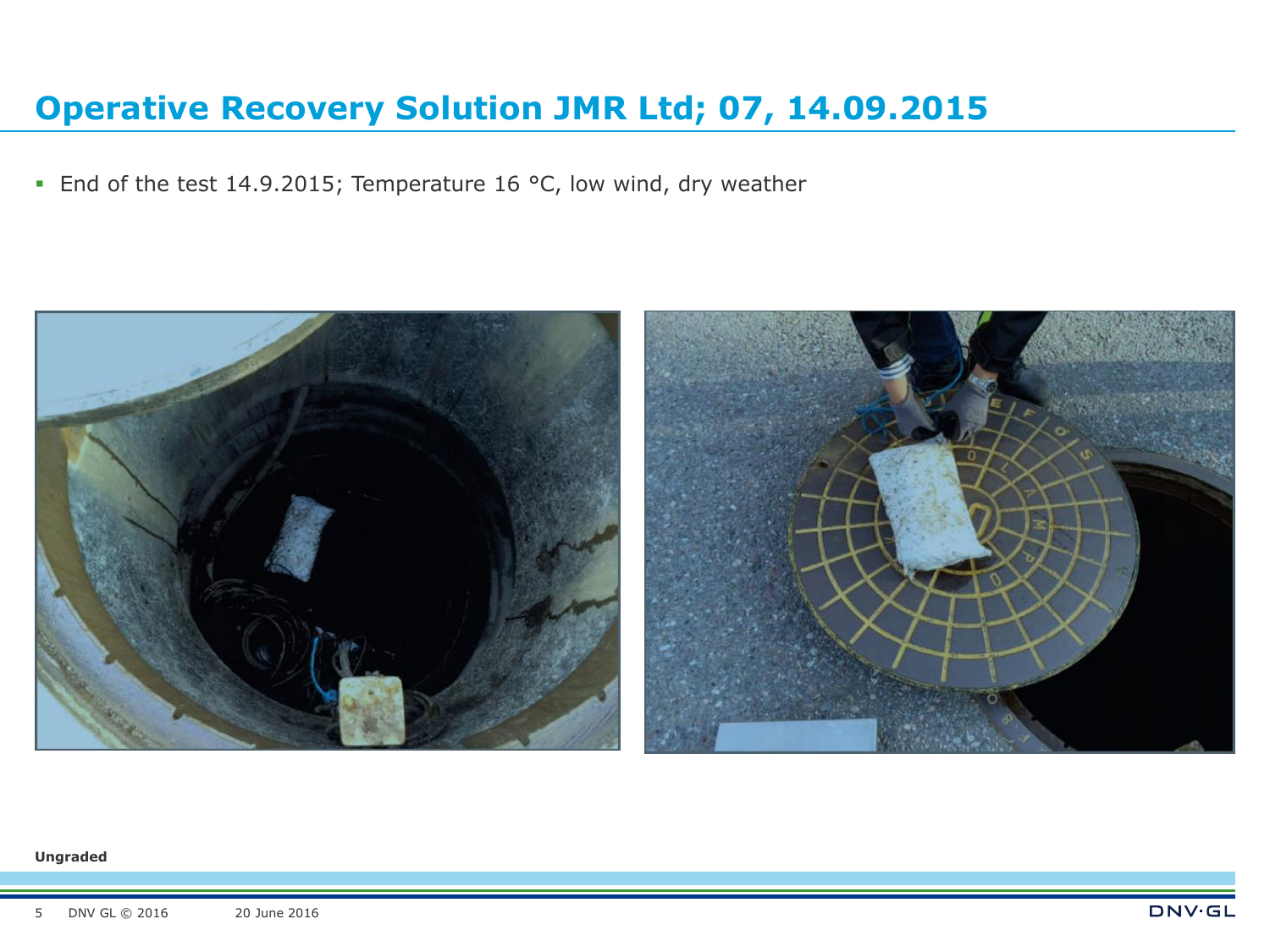

### **Observations during performing the test**

Water seemed to soak into cushion fabric and not to absorption cushion. After taken away water seem to pour out of cushion.

It seem to be logical to assume that the increase of the weight is caused by oily water in oil trap well, increase of the weight was approximately 40 % according to expectations.

Due to dry weather there were no drainage water on the field and therefore there is no evidence how the absorbent would work in a strong flow of water. However, based on earlier experiments that could possibly increase absorbance.